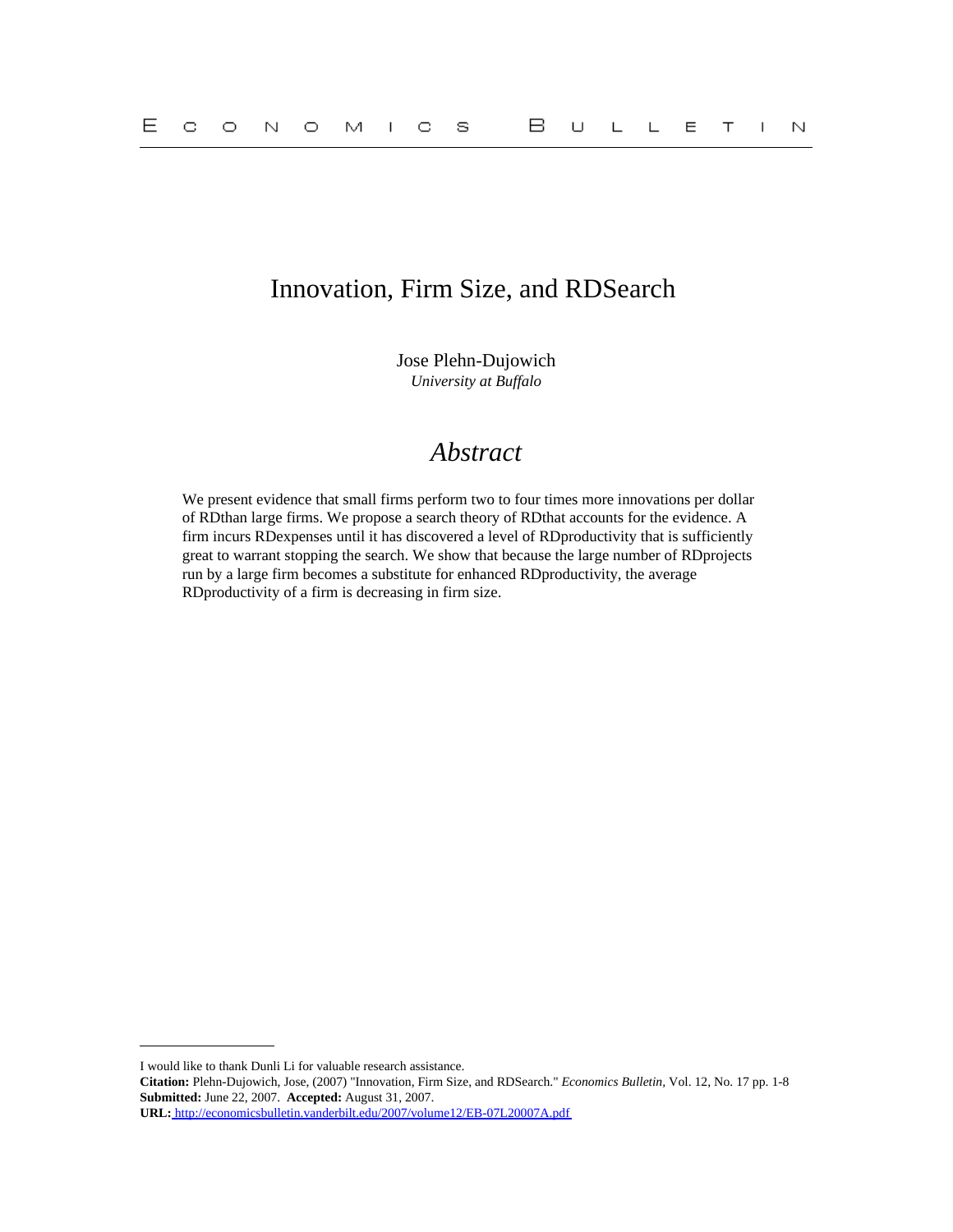#### **1. INTRODUCTION**

Since the writings of Schumpeter (1950), economists have been interested in the relationship between a firm's size and the rate at which it innovates. Various theoretical arguments have been put forth supporting Schumpeter's hypothesis that *large* firms should be more innovative [Cohen, Levin, and Mowery (1987)]. Due to capital market imperfections, large firms may have superior access to financing of R&D projects, because size is correlated with the availability and stability of internally generated funds. If this is the case, large firms have a comparative advantage since R&D may involve significant start-up costs and economies of scale and scope. Complementarities between R&D and non-manufacturing activities, such as marketing, sales, and distribution, may be better developed within large firms. The larger is a firm, the greater is the return to reducing its (marginal) cost of production by engaging in process innovations [Cohen and Klepper (1996b)]. Finally, large firms spread the risks of R&D by holding diversified portfolios, and so may invest in more risky projects, which typically earn a higher return [Holmstrom (1989)].

 With such theoretical arguments in favor of Schumpeter's hypothesis, it seems paradoxical the exact opposite has been verified empirically. Specifically, within industries, the number of innovations per dollar of R&D *decreases* with firm size, and smaller firms account for a disproportionately large number of innovations relative to their size [Cohen and Klepper (1996a), Bound et al (1984), Acs and Audretsch (1988, 1991a), Pavitt et al (1987)], though this is not true in all industries [Acs and Audretsch (1987)]. For example, Acs and Audretsch (1991b) find that small firms contribute 2.4 times more innovations per employee than do large firms. Most studies use patent counts as the measure of innovative output, but patents differ greatly in their economic impact. Trajtenberg (1990) and Hall, Jaffe, and Trajtenberg (2005) argue that citations (i.e. the number of times a patent has been cited in future patent filings) are an accurate metric of a patent's relative importance.

We perform a firm-level study utilizing patent citations data from the NBER. We examine patents applied for in 1976 and observe their citations over 1976-2002. We obtain two findings. First, small firms receive two times more patent citations (and four times more patent counts) per dollar of R&D than large firms. Second, there are decreasing returns to R&D irrespective of whether innovative output is measured using patent counts or citations. Cohen, Levin, and Mowery argue that the business unit, and not overall firm, is the appropriate empirical metric of size in a research organization. If so, then the above-mentioned benefits to being a large firm are irrelevant, since they do not apply to a business unit, but rather its corporate parent. Thus, we are faced with the question originally posed by Scherer (1984, Ch. 11): why should *small* firms be more innovative?

This paper proposes a search theory of R&D that accounts for the evidence. Research is a process in which a firm incurs R&D expenses until it has discovered a level of R&D productivity that is sufficiently great to warrant stopping the search. A large firm runs multiple R&D projects, while being subject to decreasing returns to size (because not all R&D projects come to fruition) and decreasing returns to R&D (in accord with our evidence). Every period, the firm receives a new draw of R&D productivity, and decides whether to adopt the current set of innovations or prolong the search. We show that the average R&D productivity of a firm is decreasing in firm size because the large number of R&D projects run by a large firm becomes a substitute for enhanced R&D productivity; and the average number of innovations per dollar of R&D is decreasing in firm size since small firms search sufficiently long to discover a high level of R&D productivity.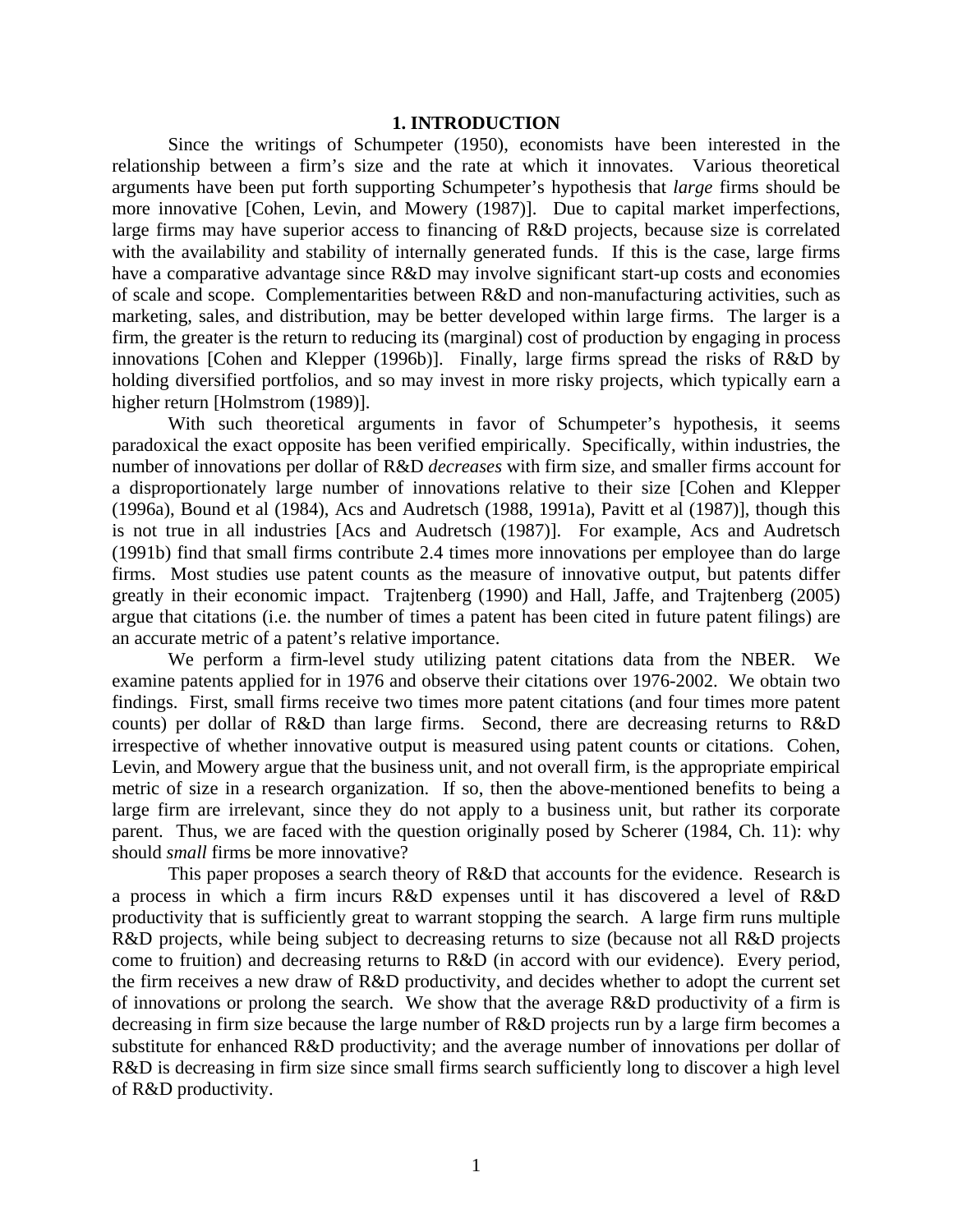The paper is organized as follows. Section 2 presents the evidence relating firm size and the rate of innovation. Section 3 presents the search model of R&D. Section 4 concludes.

#### **2. THE EVIDENCE**

To determine the relationship between a firm's size and its rate of innovation, we utilize the NBER patent citations dataset from Hall, Jaffe, and Trajtenberg (2001), hereby referred to as HJT, which has since been updated. Covering all U.S. manufacturing industries, HJT matched the number of citations received during the period 1976-2002 by patents applied for since 1965. We exclusively consider patents applied for in 1976, the first year with citation observations, since citations occur for many years thereafter. HJT constructed a variable termed "R&D stock" which is a cumulative sum of R&D expenditures going back to 1965, applying a depreciation rate of 15 percent. By employing the stock variable instead of contemporaneous R&D expenditures, we allow for the possibility that patents applied for in 1976 were the result of earlier research. In the HJT dataset, firms are assigned to one of six broadly-defined sectors. We obtain the 2-digit SIC code corresponding to each firm by merging the HJT dataset with Compustat. The sample includes 1,481 firms that applied for a total of 18,179 patents in 1976 that obtained 150,965 citations during 1976-2002.

The median R&D stock is 3.37 million 1976 dollars, which splits the sample into "small" and "large" firms. Table 1 contains the mean, standard deviation, and maximum of the number of patents and citations per dollar of R&D stock. Small firms obtain on average 5.32 citations per dollar of R&D stock, whereas large firms obtain on average only 2.69. That is, small firms are 1.98 times more productive at R&D holding the size of the research input constant. Using patent counts instead of citations, they are 3.97 times more productive.

We estimate two separate negative binomial MLE models with 2-digit industry dummies (which takes into account the fact that the dependent variable is a count variable). The two dependent variables are patent counts and citations; and in both cases, the independent variable is the log of R&D stock, thus observations with zero R&D stock are excluded. Table 2 contains the results. When the dependent variable is patent counts, the elasticity of the R&D stock is 0.73. When citations are used instead, the elasticity rises to 0.89. In both cases, the estimates are significant at the 1% level, and Wald tests reject the null hypothesis of constant returns to R&D.

To summarize, small firms are between two to four times more innovative per dollar of R&D than large firms, and there are decreasing returns to R&D irrespective of whether innovative output is measured using patent counts or citations, the latter of which adjusts for varying patent quality. With few exceptions, previous empirical studies also obtain decreasing returns to R&D, which has been argued is the cause of the observed relationship between firm size and the rate of innovation. However, we show that decreasing returns to R&D alone is not sufficient to explain the evidence that small firms are more innovative per dollar of R&D than large firms. There must be another mechanism at work, which this paper argues stems from the search process of R&D.

#### **3. THE MODEL**

There is a continuum of firms that differ exogenously in their size *S* (which may be an indicator of manufacturing efficiency or managerial ability, for example). A firm of size *S* runs *S* R&D projects searching for a collection of new products or processes, incurring the R&D expense *R* per project. *R* thus represents R&D expenditures at the business unit level, such that *SR* is R&D expenditures at the corporate level. The firm invents  $N = AS^{1-\alpha}R^{\alpha}$  new products,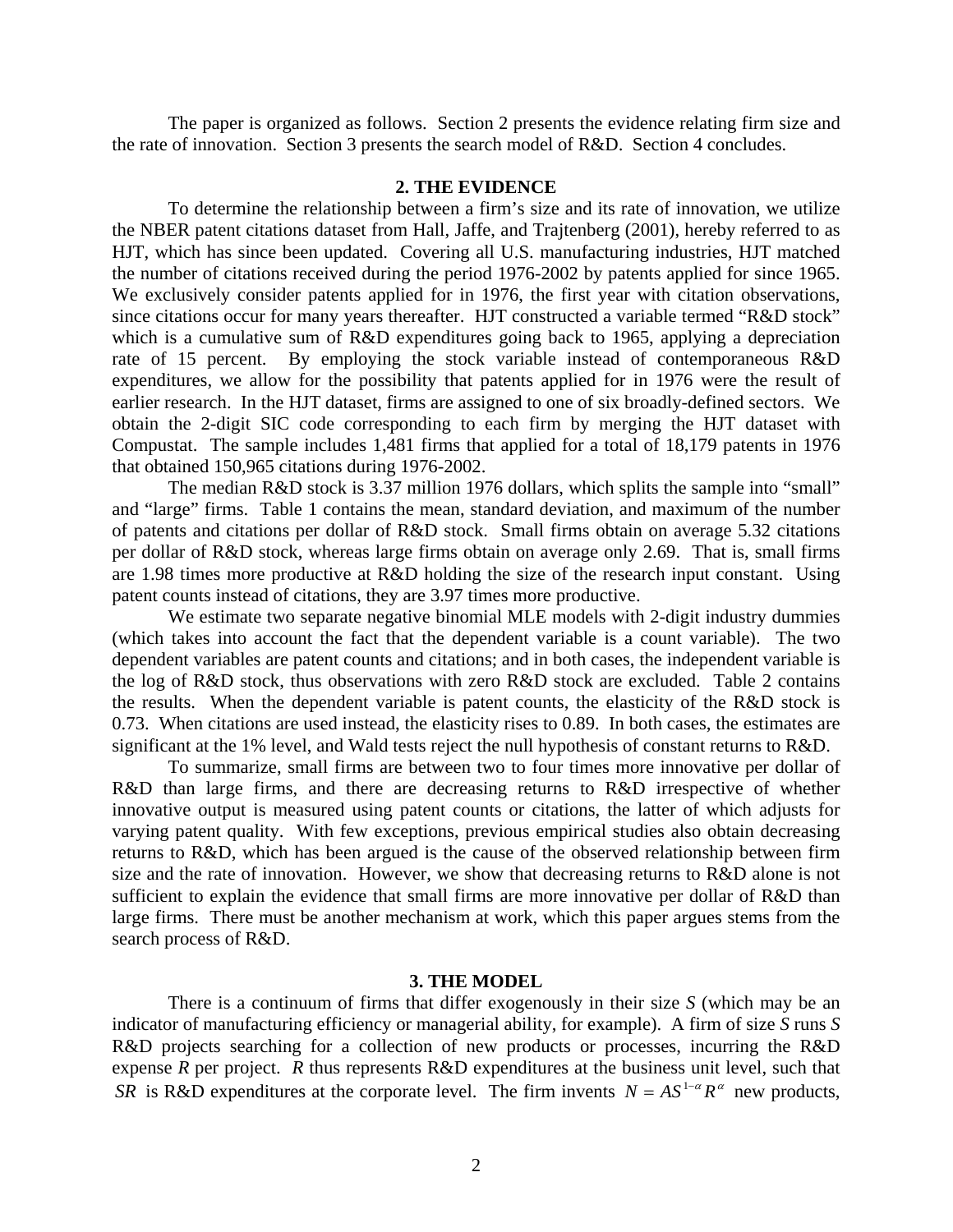where *A* denotes the R&D productivity of the firm and  $\alpha \in (0,1)$  reflects the extent to which innovation is R&D-intensive. There are decreasing returns to firm size because not all R&D projects come to fruition; and decreasing returns to R&D. Let  $\pi$  denote the (exogenous) payoff per innovation, which is independent of firm size *S* so as to not bias the results a priori. Let  $n = N/(SR) = A/(S^{\alpha}R^{1-\alpha})$  denote the number of innovations per dollar of (total) R&D. Our goal is to prove that *n* is decreasing in firm size *S*, in accord with our evidence.

We first show that in the absence of a search component, this simple framework predicts that firm size *S* and the number of innovations per dollar of R&D *n* are uncorrelated. The firm solves max  $\pi A S^{1-\alpha} R^{\alpha} - SR$ , yielding the R&D policy (per project)  $R = (\alpha \pi A / S^{\alpha})^{1/(1-\alpha)}$ . The number of innovations per dollar of R&D is thus  $n = 1/(\alpha \pi)$ , which is independent of firm size *R S*, and thereby counterfactual. Furthermore, R&D expenditures at the business unit level *R* are decreasing in *S*, which is inconsistent with evidence that firm size and R&D expenditures at all levels are positively correlated [Bound et al (1984)].

 Consider instead a dynamic version of the model, wherein the firm searches for a sufficiently high level of R&D productivity, after which it adopts (or performs) the innovations. At the beginning of every period, the firm observes the realization of an idiosyncratic i.i.d. R&D productivity shock  $A \in [0, \infty)$  drawn from the distribution *F*. So as to not bias the results a priori, the distribution *F* is independent of firm size *S*, thus all firms irrespective of size face the same technological opportunities to innovate. Let  $\beta \in (0,1)$  denote the discount factor of the firm, and  $V(A)$  the value function of the firm when the realized  $R&D$  productivity is  $A$ . The firm decides every period whether to adopt or reject the current set of innovations:

(1) 
$$
V(A) = \max \{ \pi A S^{1-\alpha} R^{\alpha}, -SR + \beta \int_{0}^{\infty} V(A') dF(A') \}.
$$

The search policy consists of a stopping rule described by the cutoff  $\hat{A}(R;S)$ . If the current R&D productivity exceeds  $\hat{A}(R;S)$ , then the current set of innovations are adopted. Let *EV* denote the firm's expected value. The cutoff is the R&D productivity at which the firm is indifferent between adopting versus rejecting:

(2)  $\pi \hat{A}(R;S)S^{1-\alpha}R^{\alpha} = -SR + \beta EV$ .

The expected value of the firm thus satisfies:

(3) 
$$
EV = \int_{0}^{\hat{A}(R;S)} (-SR + \beta EV) dF(A) + \int_{\hat{A}(R;S)}^{\infty} \pi AS^{1-\alpha} R^{\alpha} dF(A).
$$

Combining (2) and (3) we infer

(4) 
$$
S^{\alpha} R^{1-\alpha} / \pi = \beta \int_{\hat{A}(R;S)}^{\infty} A dF(A) - \hat{A}(R;S)[1 - \beta F(\hat{A}(R;S))].
$$

This expression implicitly defines the cutoff  $\hat{A}(R;S)$ .

Let 
$$
\mu(R; S) = [1 - F(\hat{A}(R; S))]^{-1} \int_{\hat{A}(R; S)}^{\infty} A dF(A)
$$
 denote the average R&D productivity, which

is increasing in  $\hat{A}(R;S)$ . We prove in the Appendix that  $\mu(R;S)$  has the following properties: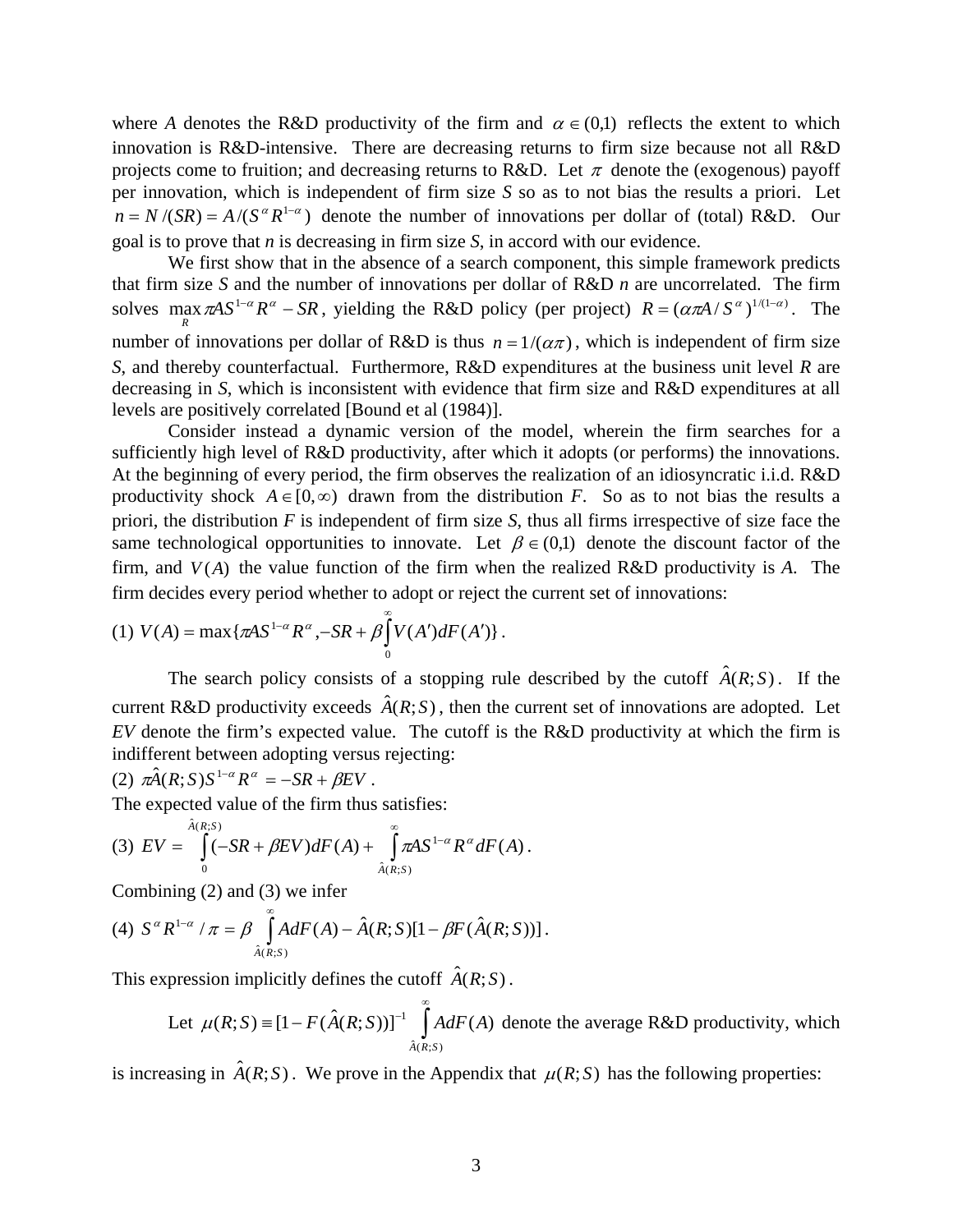**PROPOSITION 1:** Taking as given the level of R&D expenditures (per project) *R*, the average R&D productivity  $\mu(R; S)$  is decreasing in *R* and firm size *S*.

The R&D investment (per project)  $R$  can be interpreted as a typical search cost: the greater is *R*, the less willing is the firm to continue searching (i.e. the less stringent is the firm's stopping policy), lowering the average R&D productivity. Note, however, that decreasing returns to R&D are required for this effect to occur.

 Small firms adopt innovations with a greater R&D productivity. A large firm runs a large number of R&D projects, but not all projects are successful due to the inherent uncertainty associated with R&D, generating decreasing returns to size. The large number of R&D projects thereby becomes a substitute for enhanced productivity.

The firm chooses  $R&D$  expenditures (per project)  $R$  so as to maximize its expected value *EV*. We infer from (2) that a firm of size *S* has the expected value

(5)  $EV = (S / \beta)[R + \pi (R / S)^{\alpha} \hat{A}(R; S)].$ 

Maximizing  $(5)$  with respect to  $R$ , we obtain the first-order condition (FOC)

(6)  $1 + (\pi / S^{\alpha})d[R(S)^{\alpha} \hat{A}(R(S);S)]/dR = 0$ .

This expression implicitly defines the optimal R&D policy (per project)  $R(S)$ . We prove in the Appendix that large firms perform more R&D per project:

**LEMMA 1:** The optimal R&D expenditures (per project)  $R(S)$  of the firm are increasing in firm size *S*.

 There is complementarity in the innovation production function between firm size and R&D; moreover, there are decreasing returns to firm size (since not all R&D projects come to fruition). It follows that large firms have a stronger incentive to invest in R&D, in accord with existing theories of R&D, such as Klepper (1996). There is ample evidence that firm size and R&D expenditures (at the business unit or corporate level) are positively correlated. In a regression of log R&D expenditures against log sales (with industry dummies), Bound et al (1984) obtained a significant coefficient of 0.965.

Define 
$$
\mu(S) = [1 - F(\hat{A}(R(S);S))]^{-1} \int_{\hat{A}(R(S);S)}^{\infty} A dF(A)
$$
 as the average R&D productivity,

taking into account the optimal R&D policy, which satisfies:

**PROPOSITION 2:** Suppose the R&D policy is optimal. The average R&D productivity  $\mu(S)$ is decreasing in firm size *S*.

 There are two forces contributing towards the relationship between average R&D productivity  $\mu(S)$  and firm size, both of which operate in the same direction. Because  $\mu(S)$  is increasing in the cutoff rule  $\hat{A}(R(S); S)$ , to determine its properties, we calculate the total derivative of the cutoff with respect to firm size:

(7) 
$$
\frac{d\hat{A}(R(S);S)}{dS} = \frac{\partial \hat{A}(R(S);S)}{\partial S} + \frac{\partial \hat{A}(R(S);S)}{\partial R} \frac{dR(S)}{dS}.
$$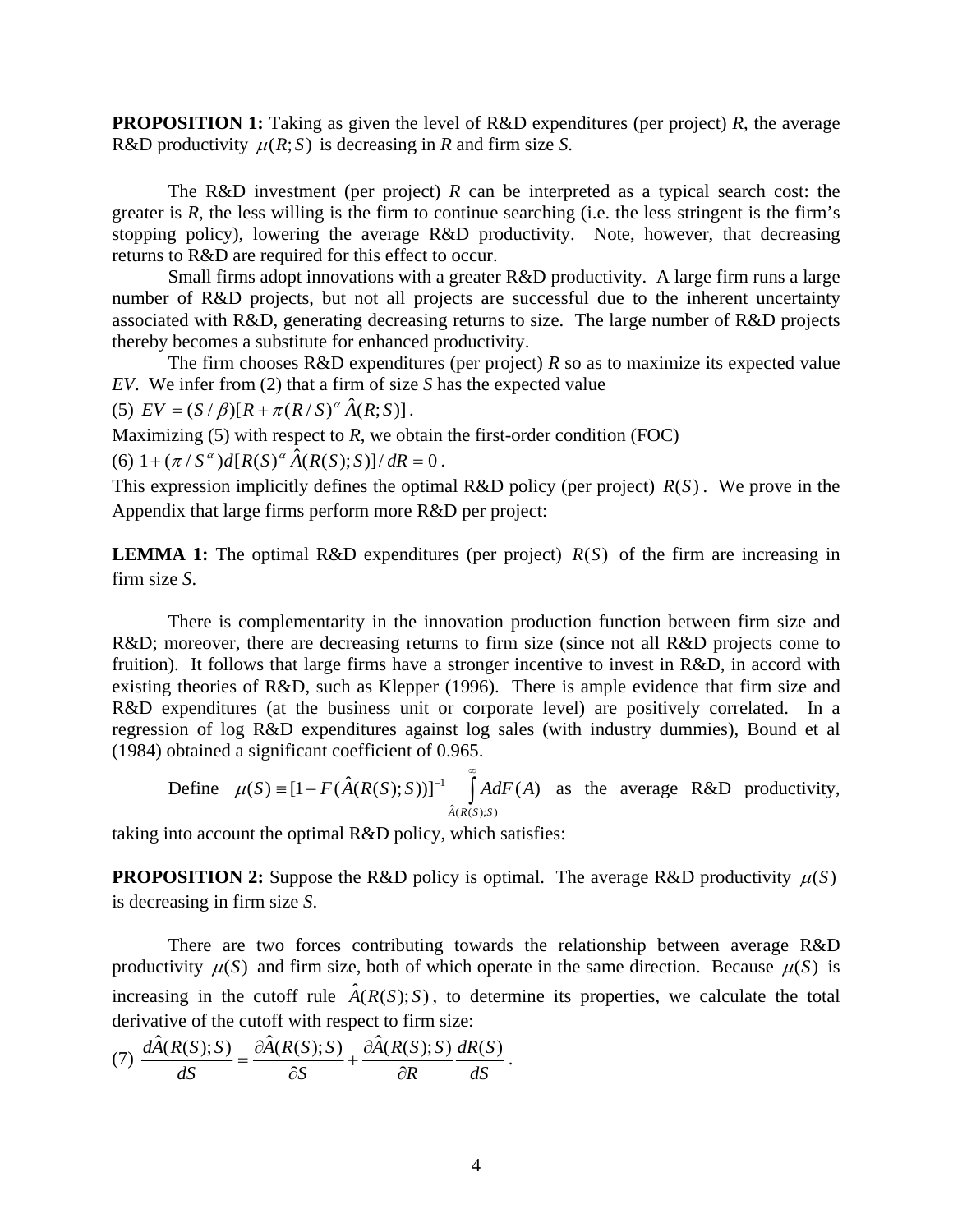We label the first term on the right-hand side (RHS) the *size* effect. We proved in Proposition 1 that  $\partial \hat{A}(R;S)/\partial S < 0$ : taking as given the R&D search cost *R*, a large firm searches for a relatively short period of time, planning to adopt a low level of R&D productivity, because the large number of projects becomes a substitute for enhanced productivity. We label the second term on the RHS the *R&D* effect, which represents the contribution of the optimal R&D policy. We proved in Lemma 1 that large firms perform more  $R&D$  per project, i.e.  $dR(S)/dS > 0$ , due to the complementarity that exists between firm size and R&D. Finally, from Proposition 1, we have that  $\partial \hat{A}(R;S)/\partial R < 0$ : the smaller is the R&D search cost, the longer a firm is willing to search for a high level of R&D productivity. We infer that both the size and R&D effects operate in the same direction, such that small firms adopt innovations with a greater R&D productivity, i.e.  $d\hat{A}(R(S);S)/dS < 0$ .

Our main finding is that small firms are more innovative than large firms, in accord with the evidence. The number of innovations per dollar of (total) R&D is  $n(S) = A/(S^{\alpha}R(S)^{1-\alpha})$ , which has the average  $\overline{n}(S) = \mu(S)/(S^{\alpha}R(S)^{1-\alpha})$  with these properties:

**PROPOSITION 3:** Suppose the R&D policy is optimal. The average number of innovations per dollar of (total)  $R&D \bar{n}(S)$  is decreasing in firm size *S*.

 There are three forces contributing towards the relationship between the average number of innovations per dollar of (total) R&D and firm size, all of which operate in the same direction. Take the total derivative of  $\overline{n}(S) = \mu(S)/(S^{\alpha}R(S)^{1-\alpha})$  with respect to *S*, to obtain

$$
(8) \frac{S}{\overline{n}(S)} \frac{d\overline{n}(S)}{dS} = \frac{S}{\mu(S)} \frac{d\mu(S)}{dS} - \alpha - (1 - \alpha) \frac{S}{R(S)} \frac{dR(S)}{dS}.
$$

First, there is the *R&D productivity* effect. Proposition 2 showed that the average R&D productivity  $\mu(S)$  is decreasing in firm size *S*, thus the contribution of the R&D productivity effect is negative. Second, there is the *size* effect. Because there are decreasing returns to size in the innovation production function (since not all R&D projects come to fruition), large firms obtain proportionally fewer innovations per dollar of (total) R&D. Third, there is the *R&D* effect. Since there are decreasing returns to R&D in the innovation production function, firms that perform more R&D (per project) obtain proportionally fewer innovations per dollar of (total) R&D; moreover, Lemma 1 showed that large firms perform more R&D,  $dR(S)/dS > 0$ .

#### **4. CONCLUSION**

We provided empirical evidence that small firms are more innovative per dollar of R&D than large firms; yet, with few exceptions, existing theories predict otherwise. We showed that a naïve model of R&D predicts the number of innovations per dollar is independent of firm size, which is counterfactual. We then proposed a partial equilibrium search model of R&D that, though highly stylized, captures the salient features of R&D. Firms perform R&D until they discover a sufficiently great level of R&D productivity that warrants stopping the search. Assuming there are decreasing returns to R&D and firm size in the innovation production function, we found that large firms use their large number of R&D projects as a substitute for productivity; as such, small firms search long enough to discover a high level of R&D productivity that compensates for their small size.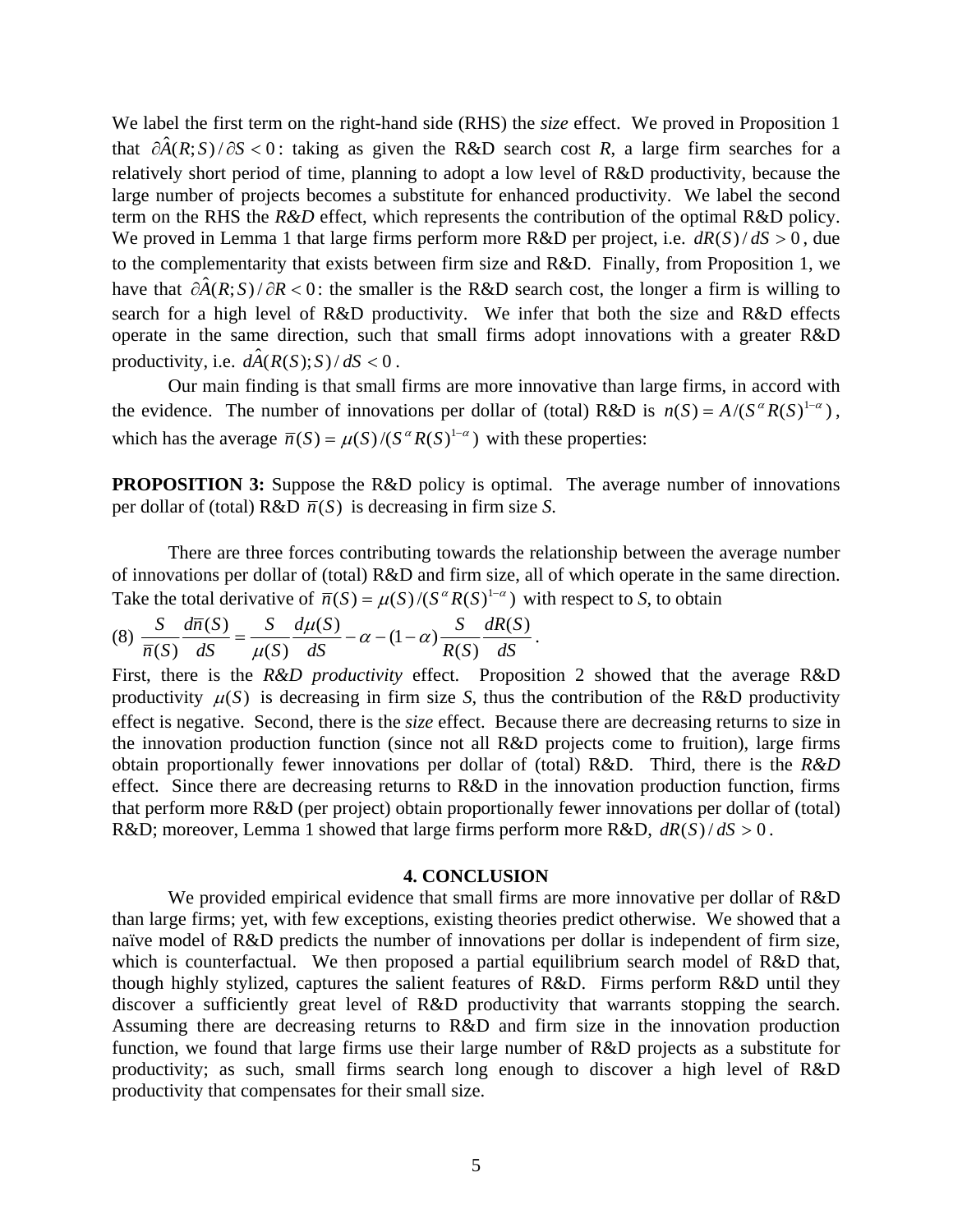From an empirical standpoint, a shortcoming of this paper is that we are unable to test the prediction that large firms innovate more frequently than small firms. Because we observe empirically that small firms have a greater level of R&D productivity, in a theoretical search context, this necessarily implies that small firms innovate less frequently, but the data may show otherwise. Future empirical work should correlate the rate of innovation with firm size.

The issue of firm size and innovation is of interest from a policy perspective because current doctrine is geared towards subsidizing large R&D investments initiated by large firms. Our model provides a rationale for the (flawed) policy of subsidizing large R&D investments. Because small firms search sufficiently long to adopt innovations with a high level of R&D productivity, large firms innovate more frequently than small firms. This may be misconstrued as implying that large firms are more effective at performing R&D, when in fact they have a low level of R&D productivity.

We argue in favor of a policy shift towards the subsidization of small R&D investments since R&D achieves its highest return in small firms and small firms have greater difficulty in obtaining R&D funding from financial institutions (due to capital market imperfections). The potential benefit is significant since innovation is an engine of growth.

### **REFERENCES**

- Acs, Zoltan J., and David B. Audretsch (1987). "Innovation, Market Structure, and Firm Size," *Review of Economics and Statistics*, Vol. 69, No. 4, pp. 567-74.
- Acs, Zoltan J. and David B. Audretsch (1988). "Innovation in Large and Small Firms," *American Economic Review*, Vol. 78, pp. 678-90.
- Acs, Zoltan J. and David B. Audretsch (1991a). "R&D, Firm Size, and Innovative Activity", in Zoltan J. Acs and David B. Audretsch, eds., *Innovation and Technological Change: An International Comparison*, New York, NY: Harvester Wheatsheaf.
- Acs, Zoltan J. and David B. Audretsch (1991b). "Innovation and Technological Change: An Overview", in Zoltan J. Acs and David B. Audretsch, eds., *Innovation and Technological Change: An International Comparison*, New York: Harvester Wheatsheaf.
- Bound, John, Clint Cummins, Zvi Griliches, Bronwyn Hall, and Adam Jaffe (1984). "Who Does R&D and Who Patents?" in Zvi Griliches, ed., *R&D, Patents, and Productivity*, Chicago, IL: University of Chicago Press.
- Cohen, Wesley M., and Steven Klepper (1996a). "A Reprise of Size and R&D," *Economic Journal* 106, 925-51.
- Cohen, Wesley M. and Steven Klepper (1996b). "Firm Size and the Nature of Innovation Within Industries: The Case of Process and Product R&D," *Review of Economics and Statistics*, Vol. 78 (2), May, pp. 232-43.
- Cohen, Wesley M., Richard C. Levin, and David Mowery (1987). "Firm Size and R&D Intensity: A Re-Examination," *Journal of Industrial Economics* 35, 543-63.
- Hall, Bronwyn H., Adam Jaffe, and Manuel Trajtenberg (2001). "The NBER Patent Citation File: Lessons, Insights, and Methodological Tools," *NBER Working Paper* No. 8498.
- Hall, Bronwyn H., Adam Jaffe, and Manuel Trajtenberg (2005). "Market Value and Patent Citations," *RAND Journal of Economics*, Vol. 36, No. 1, pp. 16-38.
- Holmstrom, Bengt (1989). "Agency Costs and Innovation," *Journal of Economic Behavior and Organization* 12, 305-27.
- Klepper, Steven (1996). "Entry, Exit, Growth, and Innovation over the Product Life Cycle," *American Economic Review*, Vol. 86, No. 3, pp. 562-83.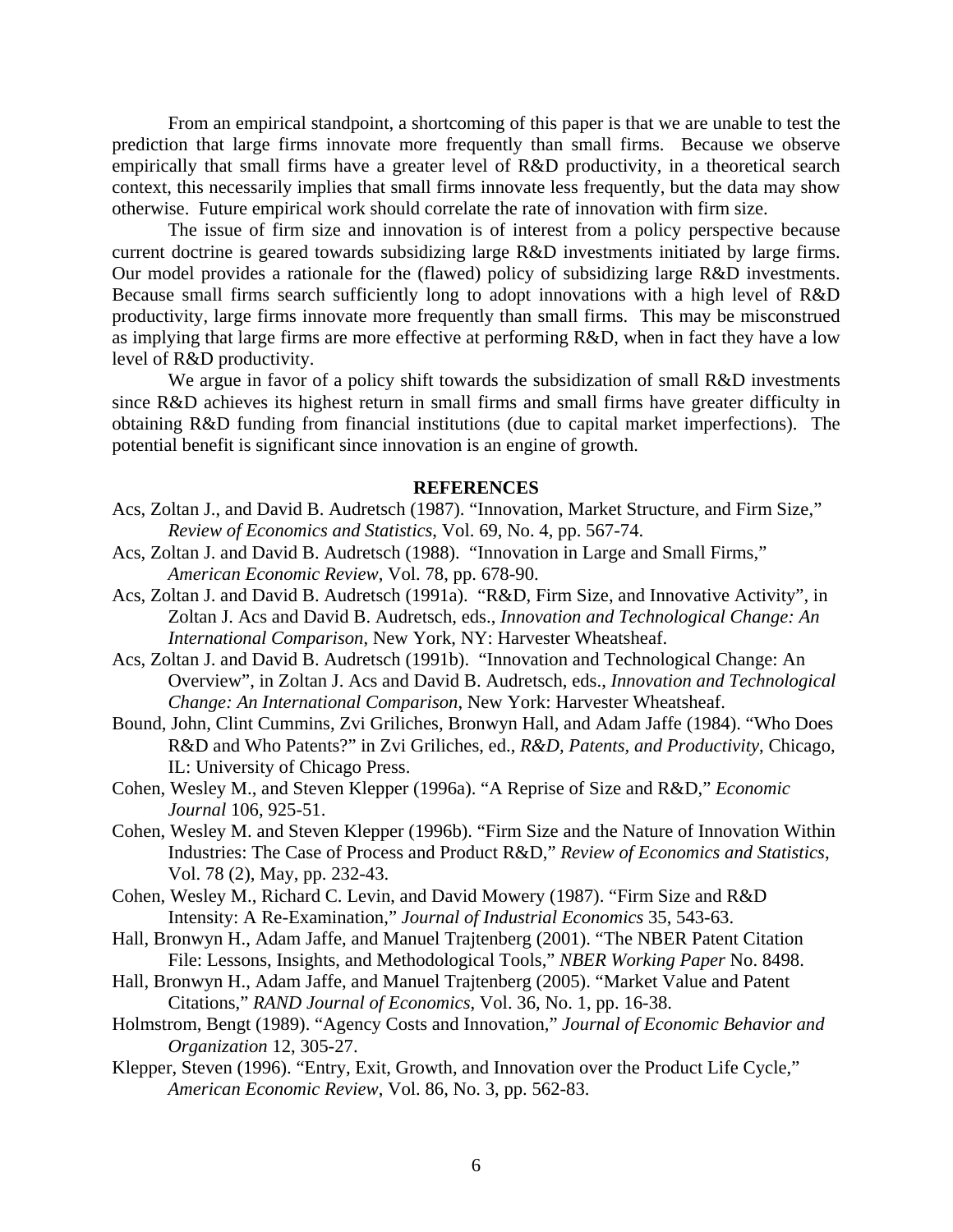Scherer, Frederic M. (1984). *Innovation and Growth: Schumpeterian Perspectives*. Cambridge, MA: MIT Press.

Schumpeter, Joseph (1950). *Capitalism, Socialism, and Democracy*. 3<sup>rd</sup> Edition. New York, NY: Harper and Row.

Trajtenberg, Manuel (1990). "A Penny for Your Quotes: Patent Citations and the Value of Innovations," *RAND Journal of Economics*, Vol. 21, pp. 172-87.

## **APPENDIX**

**Proof of Proposition 1:** The derivative of the right-hand side (RHS) of (4) with respect to  $\hat{A}$  is  $\beta F(\hat{A}) - 1$ , which is negative, implying the RHS of (4) is strictly decreasing in  $\hat{A}$ , such that the cutoff is uniquely defined. The left-hand side (LHS) of (4) is increasing in *R* and *S*, yielding the results  $\partial \hat{A}(R;S)/\partial S < 0$  and  $\partial \hat{A}(R;S)/\partial R < 0$ .

**Proof of Lemma 1:** The second-order condition (SOC) of the firm's problem is  $d^2[R^{\alpha}\hat{A}(R;S)]/dR^2 < 0$ . Taking the total derivative of the FOC (6) with respect to *S*, we obtain  $(A.1) - \alpha S^{-(1+\alpha)} d[R^{\alpha} \hat{A}(R;S)]/ dR + S^{-\alpha} (dR/dS) d^{2}[R^{\alpha} \hat{A}(R;S)]/ dR^{2} = 0.$ 

From the FOC, we have  $d[R^{\alpha}\hat{A}(R;S)]/dR = -S^{\alpha}/\pi$ . Applying this expression to (A.1), the latter becomes  $dR/dS = -(\alpha/\pi)\{S^{1-\alpha}d^2[R^{\alpha}\hat{A}(R;S)]/dR^2\}^{-1}$ . From the SOC, we conclude  $dR/dS > 0$ .

| Variable            | <b>Firm Size</b>   | Mean | <b>Std Dev</b> | <b>Max</b> |
|---------------------|--------------------|------|----------------|------------|
| Citations/R&D Stock | R&D Stock < Median | 5.32 | 25.03          | 395.83     |
|                     | R&D Stock > Median | 2.69 | 4.42           | 46.58      |
|                     | Ratio small/large  | 1.98 | 5.66           | 8.50       |
| Patents/R&D Stock   | R&D Stock < Median | 1.51 | 8.00           | 200.00     |
|                     | R&D Stock > Median | 0.38 | 0.52           | 5.89       |
|                     | Ratio small/large  | 3.97 | 15.38          | 33.96      |

## **TABLES Table 1: Research Productivity by Firm Size Class**

Notes: "Citations" are total citations received 1976-2002 from patents applied for in 1976; "Patents" are the number of patents applied for in 1976 that were later granted; "R&D Stock" is the discounted sum of R&D expenditures 1965-1976 in 1976 millions; the dataset is from Hall, Jaffe, and Trajtenberg (2001) and Compustat.

## **Table 2: Negative Binomial MLE Estimates**

|                | (1)<br>Patents        | (2)<br>Citations      |
|----------------|-----------------------|-----------------------|
| Log R&D Stock  | $0.7287*$<br>(0.0171) | $0.8880*$<br>(0.0332) |
| Log Likelihood | 61,750                | 885,657               |